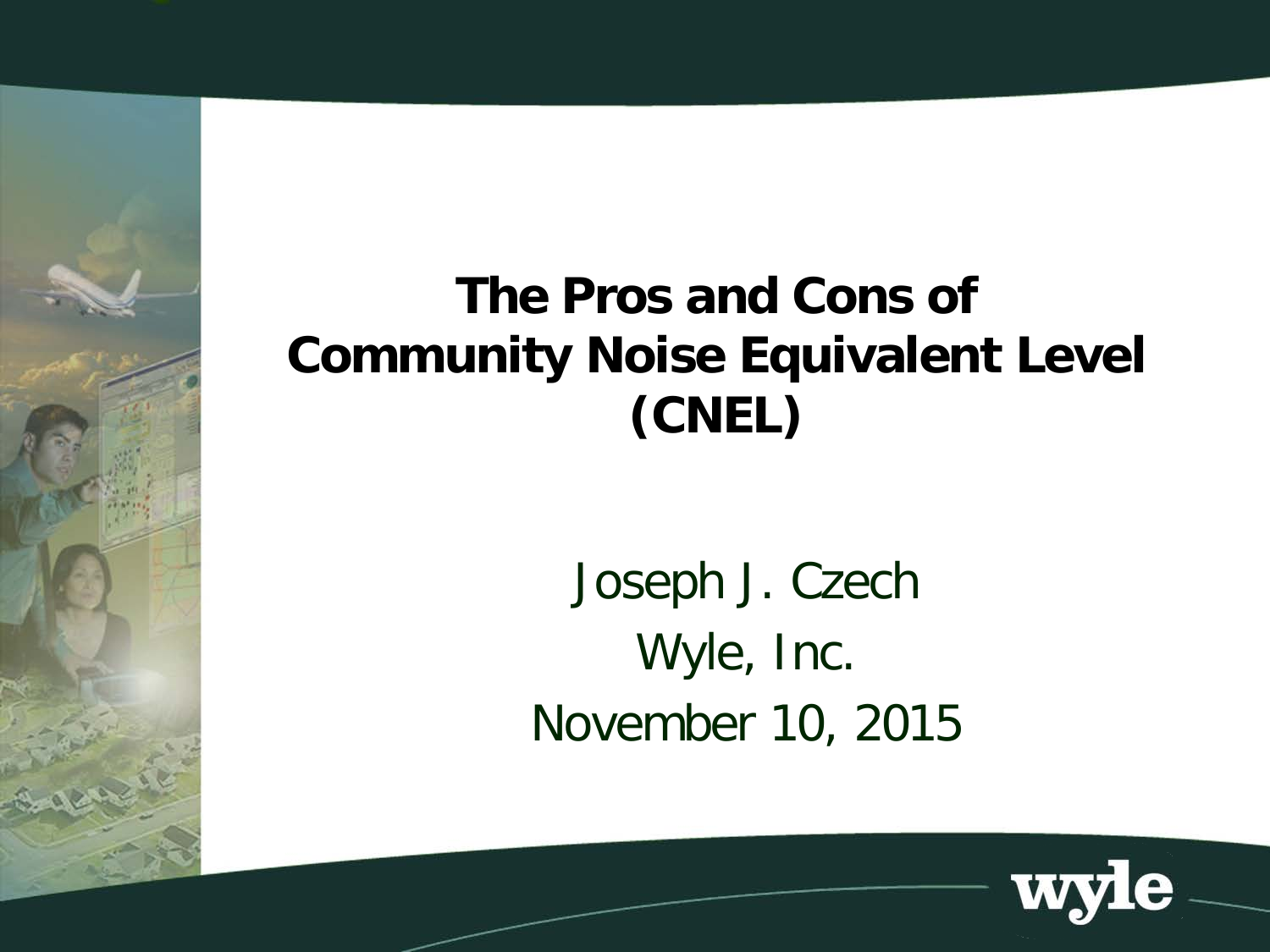# **Cons of CNEL**



#### Q Complicated.

- = <**SEL> + 10×log10(N) – 10×log10(86400)**
- □ An "average"?
	- $\Box$  Based on average daily events, runway utilization, track utilization, etc.

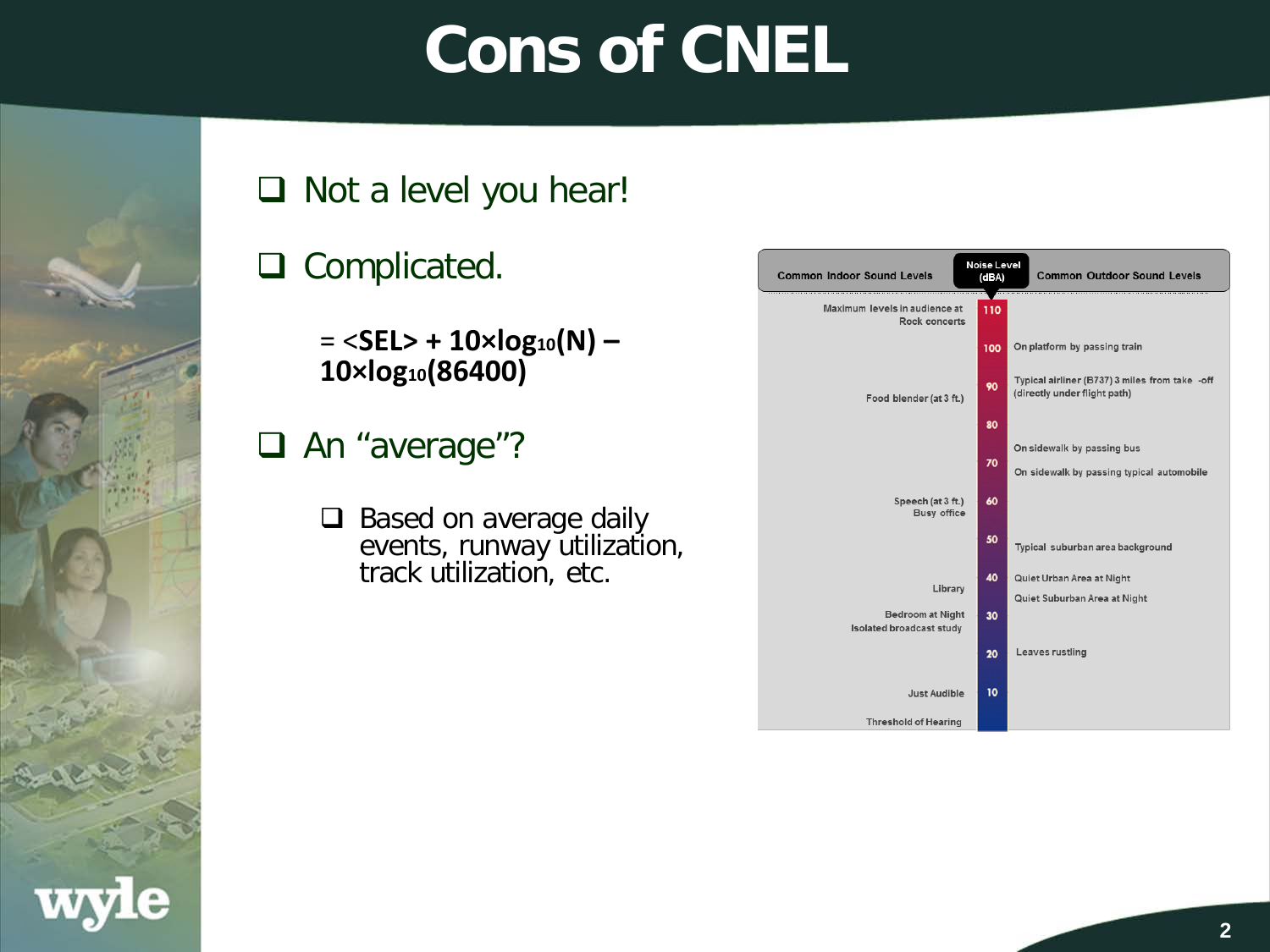# **Pros of CNEL**

#### $\Box$  Accounts for the way our ears hear

- A-weighting
- $\Box$  Is based on measured single events (even the modeling!)

#### $\Box$  Accounts for when events occur

- Evening and nighttime penalties
- $\Box$  Accounts for the numbers of events
	- 3 dB per doubling/halving
- Accounts for our cumulative exposure during a 24- hour period
- $\Box$  Does not contain the word 'average' in its name
- $\Box$  Simpler than the metrics it replaced CNR, NEF  $\Box$  And  $\ldots$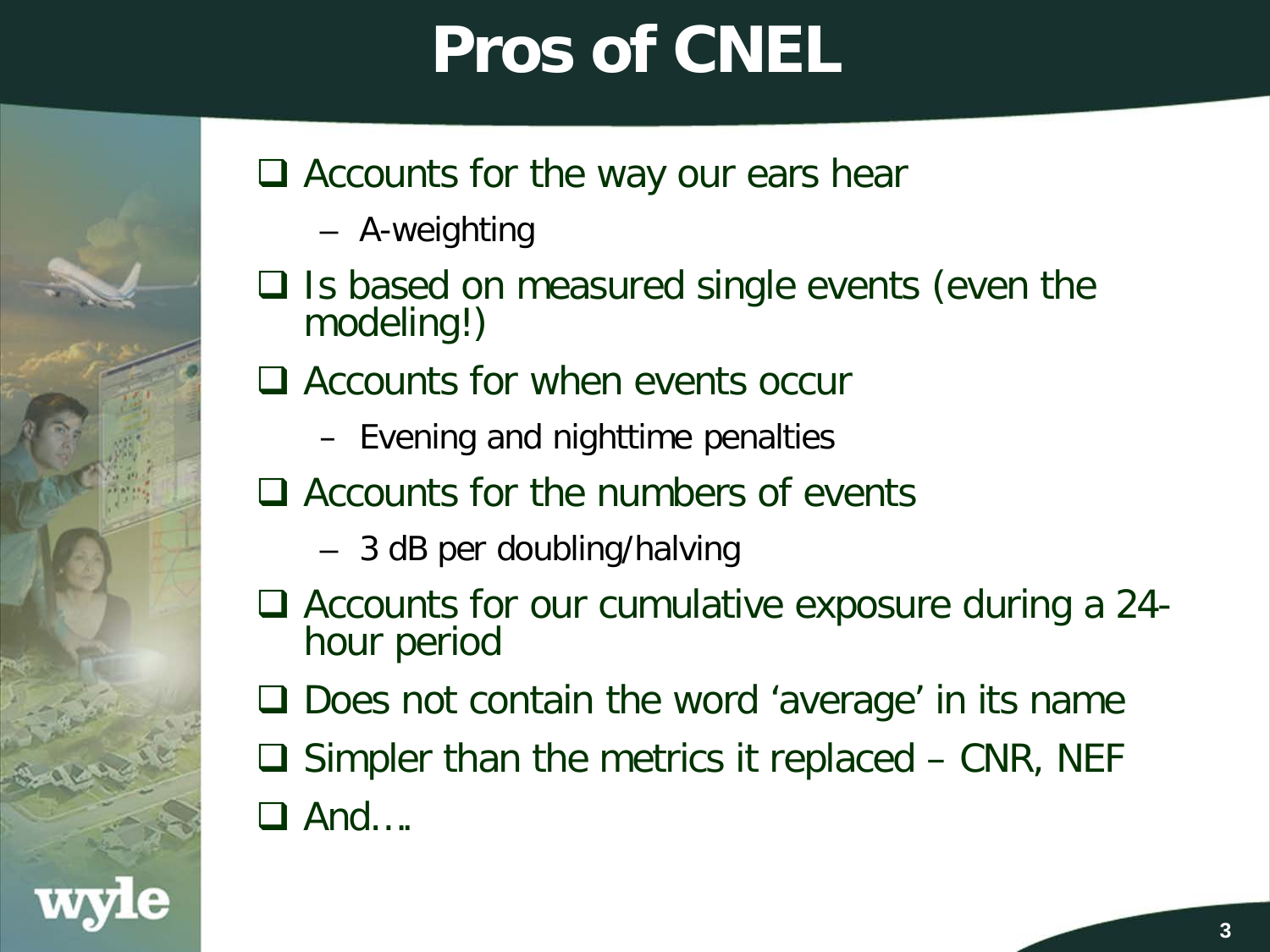# Hypothetical Time History

### What do you think is the CNEL of this?

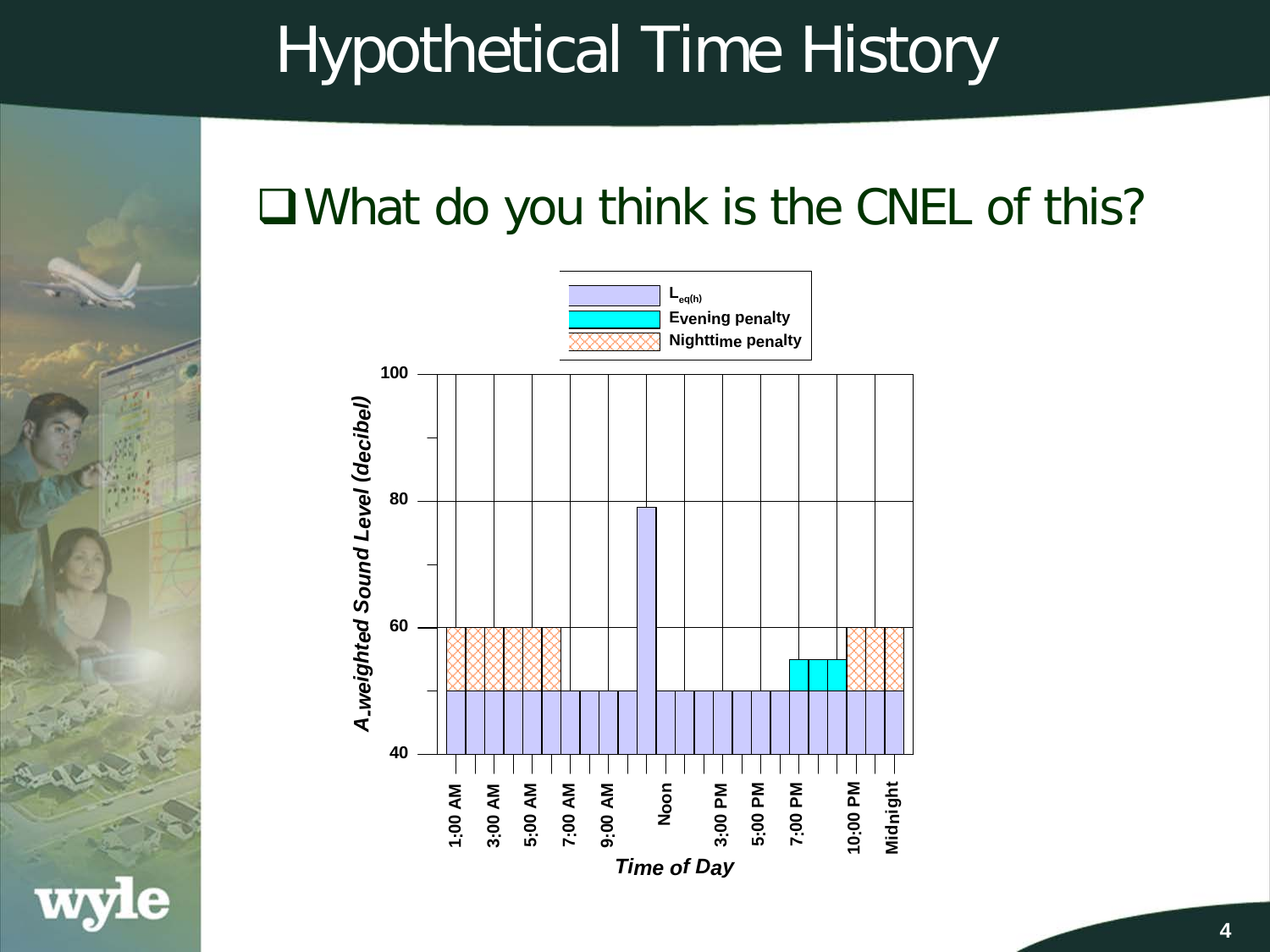## 66.5 dB CNEL!

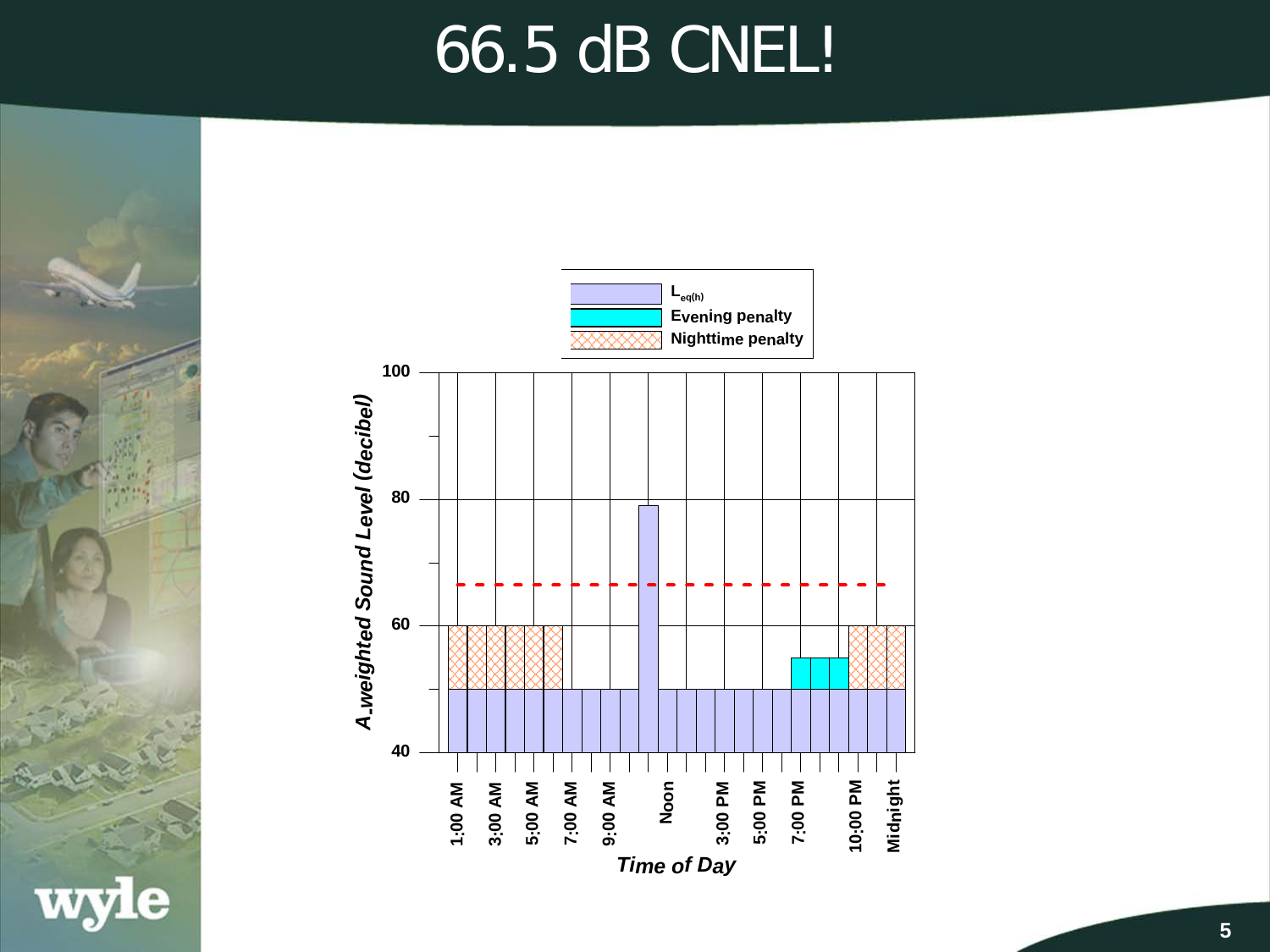## More accurate time history

### What do you think is the CNEL of this?



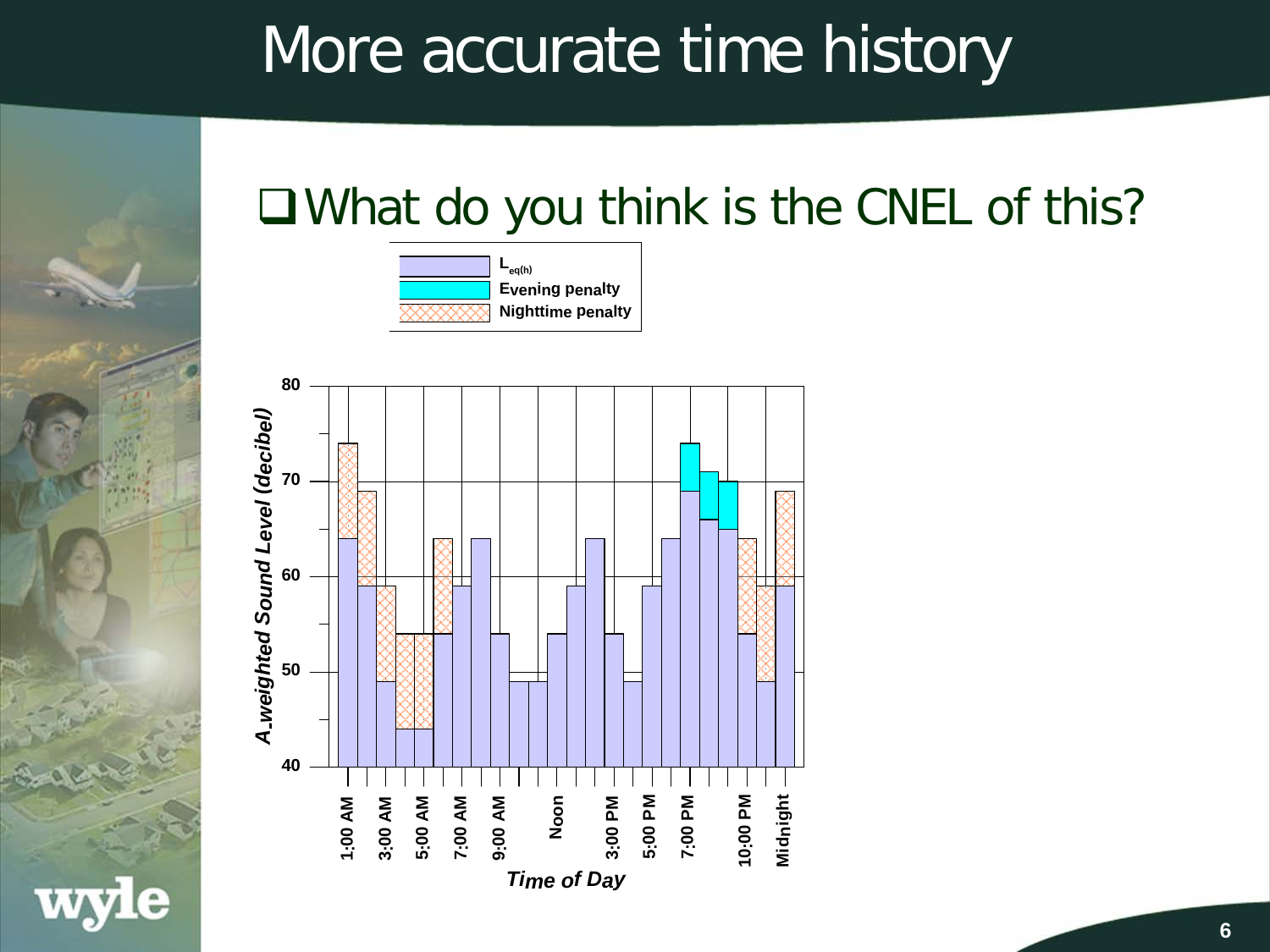## **66 dB CNEL**





 $\Box$  CNEL tends toward the 'loudest' single events (thanks to the logarithmic math)